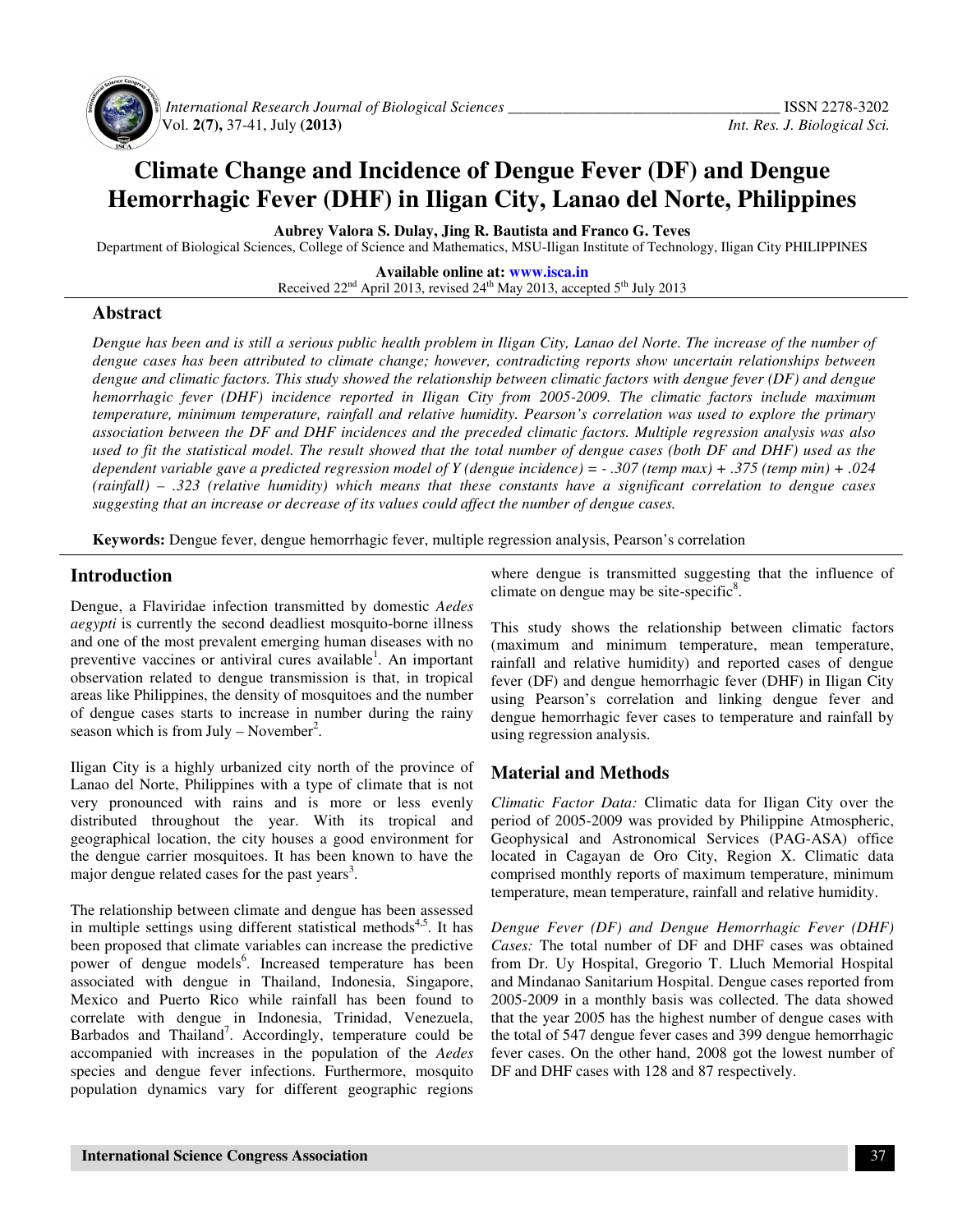*Correlation Study between Climatic Factors and Dengue Cases:* Climatic factors such as temperature (maximum and minimum), rainfall and relative humidity were linked with dengue fever cases and dengue hemorrhagic fever cases through multiple regression analysis, a flexible method of data analysis used whenever a quantitative variable (the dependent or criterion variable) is to be examined in relationship to any other factors (expressed as independent or predictor variables)<sup>9</sup>.

Pearson's correlation was used to explore the primary association between the DF and DHF incidence and all climatic factors. First, Pearson's correlation coefficient (r) was calculated. The sign of the correlation coefficient determines the strength of the correlation. Coefficient of determination  $(r^2)$ which is the square of the correlation coefficient was then calculated to determine the proportion of the variance of one variable explained by the other. Lastly, hypothesis testing was conducted by calculating the p-value of each variable (dengue cases, DF cases and DHF cases) and compared the result to the fixed-level testing  $(\alpha=0.05)$  to know if the variable is significant or not.

## **Results and Discussion**

**Cases and Climatic Factors:** Dengue cases and climate data in Iligan City in 2005 to 2009 were collected. Figure 1 and 2 shows the sets of dengue cases with highest number of dengue fever in July 2005 and November in 2009. The highest numbers of dengue hemorrhagic fever cases were in September in 2005 and November in 2009. However, there was an observed decline in the number of cases in the year 2006-2008.



**Monthly reports of dengue fever (DF) cases for 2005-2009** 

A report published by the Philippine Star tells that experts proclaimed that dengue season in the Philippines or in any tropical countries are in July to November during rainy season. According to  $PAG-ASA^{10}$ , the typhoons that hit the country also contributed to the increase of dengue related diseases. However some studies said that rain is not the primary cause of dengue. Heavy rains and flood could help in eliminating possible breeding sites of dengue vector. The problem lies after the rain

stop, when stagnant water is accumulated in a particular area and high temperature increases the vector's population since it becomes very mobile at high temperatures and breeds faster.



**Monthly reports of dengue hemorrhagic fever (DHF) cases for 2005-2009** 

**Pearson Correlation Coefficient Analyses:** Table 1 shows the small negative values of Pearson correlation coefficient which indicates an inverse and weak linear relationship between the predictors (maximum temperature and relative humidity) to the dependent variables (dengue cases, dengue fever cases and dengue hemorrhagic fever cases). This means that an increase in the values of maximum temperature and relative humidity has a little and near insignificant corresponding decrease in dengue fever, dengue hemorrhagic fever and dengue cases. Rainfall has values that are near zero (DF: r=.017; DHF: r=.079 and Dengue Cases: r=.049) that implies a very small effect on the dependent variables and is considered insignificant.

Minimum temperature on the other hand, has a strong but not a perfect linear relationship to the dependent variables since the Pearson coefficient of the said predictor is near +1. This means that an increase or decrease on the values of minimum temperature has direct or indirect effect on the number of dengue fever cases, dengue hemorrhagic fever and dengue cases. One study showed that rainfall, temperature, and humidity have significant relation with DF/DHF incidences and can be related to the forecast expected number of dengue  $cases<sup>11</sup>$ . This conclusion was also made in a study showed with a result that indicated that the temperature, rainfall and relative humidity were associated with the dengue incidences in Southern Thailand<sup>11</sup>.

**Multiple Regression Analyses:** Multiple regression analysis was carried out for each of the observations of the occurrence of DF and DHF cases and monthly climatic data of five years (2005-2009). The independent variables were used to see changes in the dependent variables. The variables used in the models are shown in table 1. Number of DF cases and DHF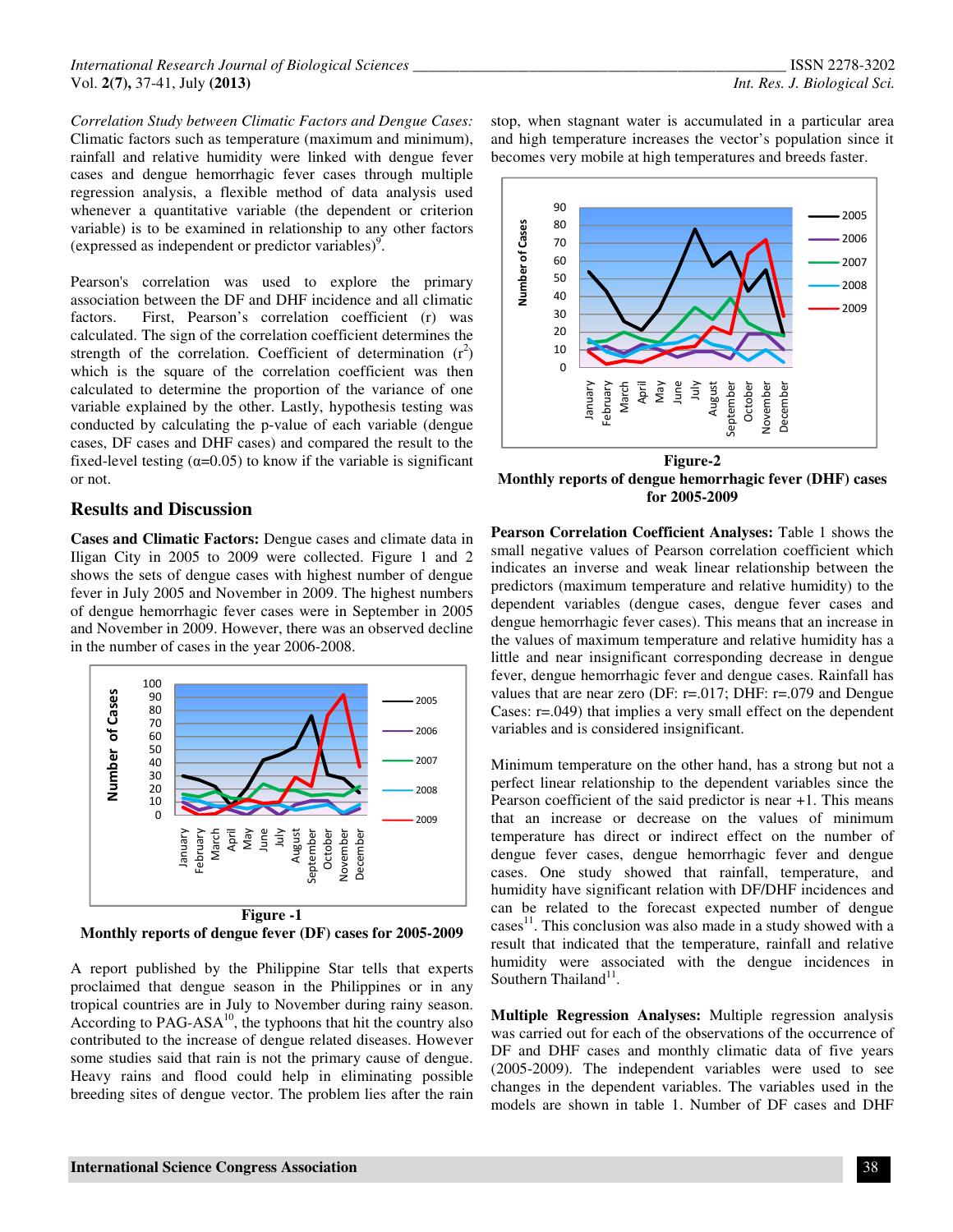cases was used as the dependent variable and the maximum temperature, minimum temperature, rainfall and relative humidity were considered as the independent variables (table 2). Using the standardized beta coefficients, the relationship is described by the predicted regression model as:

#### *Y(dengue incidence) = 321.331 - .307 (temp max) + .375 (temp min) + .024 (rainfall) – .323 (relative humidity)*

This analysis of the climatic factors such as temperature, rainfall and relative humidity with the dengue cases has revealed that dengue generally occurs when average temperature rose above normal. It also occurs when rainfall was comparatively lower and humidity was higher than average<sup>11</sup>. The influence of elevated temperature on increasing dengue cases can be explained by the biological effect of the *Aedes* mosquito and the dengue virus. Laboratory evidence shows that temperature affects the development of larvae, decreasing the size of mosquitoes, increasing their range and biting rates and increasing their survival time<sup>12</sup>. Moreover, replication of dengue virus is enhanced by high temperatures.

| Pearson correlation coefficient of dengue cases, DF cases and DHF cases and the climatic factors |                     |          |          |          |                                    |  |  |  |  |
|--------------------------------------------------------------------------------------------------|---------------------|----------|----------|----------|------------------------------------|--|--|--|--|
|                                                                                                  |                     | Temp max | Temp min | Rainfall | <b>Relative</b><br><b>Humidity</b> |  |  |  |  |
|                                                                                                  | Pearson Correlation | $-112$   | .302     | .017     | $-.127$                            |  |  |  |  |
| DF                                                                                               | $Sig. (2-tailed)$   | .396     | .019     | .898     | .332                               |  |  |  |  |
|                                                                                                  |                     | 60       | 60       | 60       | 60                                 |  |  |  |  |
|                                                                                                  | Pearson Correlation | $-.078$  | .238     | .079     | $-147$                             |  |  |  |  |
| <b>DHF</b>                                                                                       | $Sig. (2-tailed)$   | .553     | .067     | .550     | .263                               |  |  |  |  |
|                                                                                                  | N                   | 60       | 60       | 60       | 60                                 |  |  |  |  |
|                                                                                                  | Pearson Correlation | $-.098$  | .279     | .049     | $-142$                             |  |  |  |  |
| Dengue Cases                                                                                     | $Sig. (2-tailed)$   | .456     | .031     | .708     | .281                               |  |  |  |  |
|                                                                                                  |                     | 60       | 60       | 60       | 60                                 |  |  |  |  |

**Table-1** 

#### **Table-2 Coefficients of dependent variables (Dengue Cases)**

#### **Coefficients<sup>a</sup>**

|       |                   | Unstandardized<br>Coefficients |            | Standardized<br>Coefficients |          |      |             | Correlations |        | <b>Collinearity Statistics</b> |       |
|-------|-------------------|--------------------------------|------------|------------------------------|----------|------|-------------|--------------|--------|--------------------------------|-------|
| Model |                   | B                              | Std. Error | Beta                         |          | Sig. | ⊦Zero-order | Partial      | Part   | Tolerance                      | VIF   |
|       | (Constant)        | 321.331                        | 271.617    |                              | .183     | .242 |             |              |        |                                |       |
|       | temp max          | $-8.856$                       | 4.116      | $-.307$                      | $-2.152$ | .036 | $-.098$     | $-.279$      | $-262$ | .731                           | 368.  |
|       | temp min          | 15.706                         | 6.248      | .375                         | 2.514    | .015 | .279        | .321         | .307   | .668                           | 1.497 |
|       | rainfall          | .010                           | .067       | .024                         | .143     | .887 | .049        | .019         | .017   | .515                           | 1.943 |
|       | relative humidity | $-3.731$                       | .834       | $-0.323$                     | $-2.035$ | .047 | $-142$      | $-265$       | $-248$ | .590                           | 1.694 |

a. Dependent Variable: dengue cases

#### **Table-3 Coefficients of dependent variables (Dengue Fever Cases)**

#### **Coefficients<sup>a</sup>**

|       |                   | Unstandardized<br>Coefficients |            | Standardized<br>Coefficients |          |      | Correlations |         |         | <b>Collinearity Statistics</b> |       |
|-------|-------------------|--------------------------------|------------|------------------------------|----------|------|--------------|---------|---------|--------------------------------|-------|
| Model |                   | B                              | Std. Error | <b>Beta</b>                  |          | Sig. | , Zero-order | Partial | Part    | Tolerance                      | VIF   |
|       | (Constant)        | 17.573                         | 38.601     |                              | .848     | .400 |              |         |         |                                |       |
|       | temp max          | $-4.570$                       | 2.100      | $-.307$                      | $-2.176$ | .034 | $-112$       | $-282$  | $-262$  | .731                           | 1.368 |
|       | temp min          | 9.566                          | 3.188      | .442                         | 3.001    | .004 | .302         | .375    | .361    | .668                           | 1.497 |
|       | rainfall          | $-.014$                        | .034       | $-.067$                      | $-.398$  | .692 | .017         | $-.054$ | $-.048$ | .515                           | 1.943 |
|       | relative humidity | $-1.648$                       | .936       | $-.276$                      | $-1.761$ | .084 | $-127$       | $-.231$ | $-212$  | .590                           | .694  |

a. Dependent Variable: dengue fever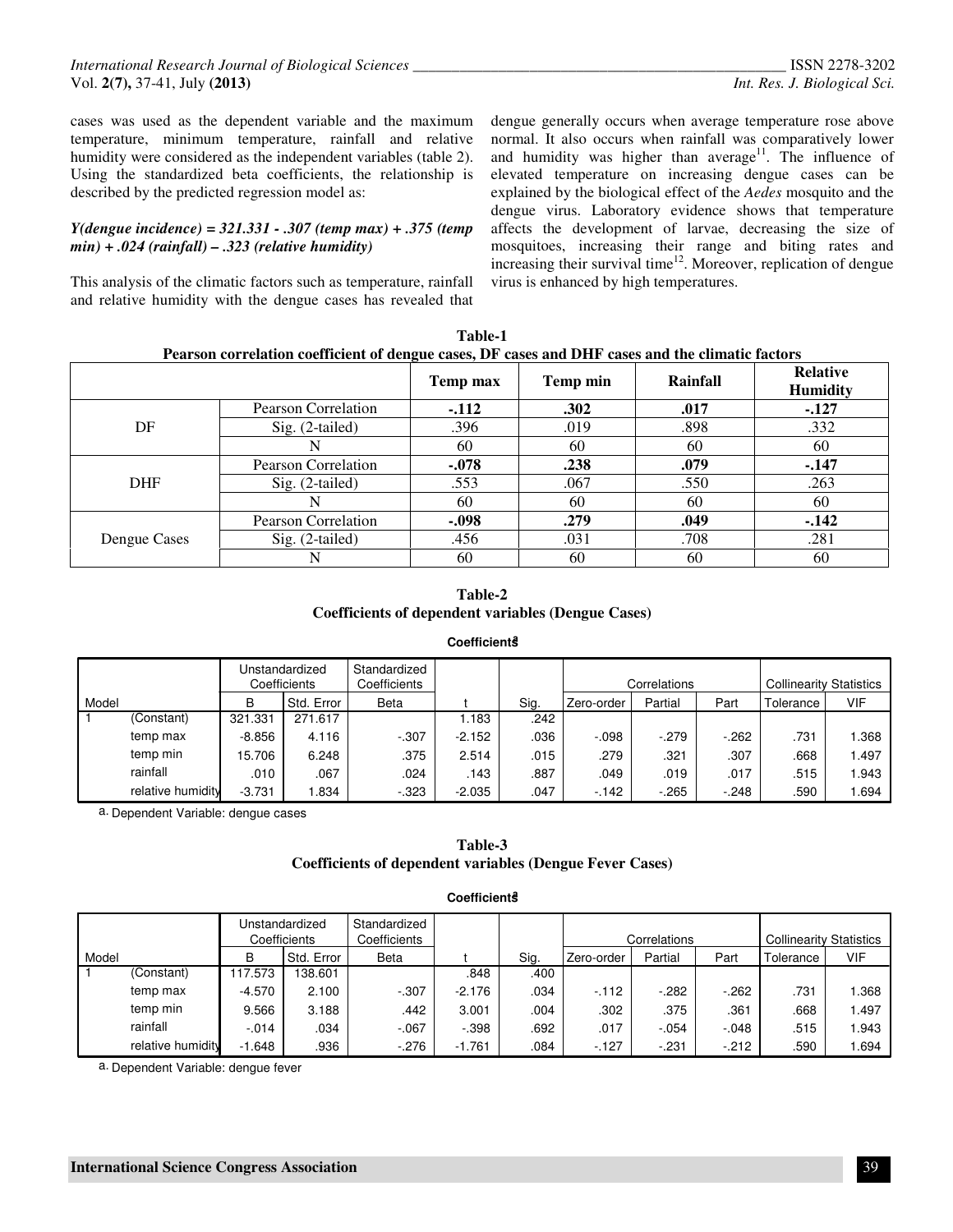**Regression Analysis of Dengue Fever Cases and Climatic Factors***:* Table 3 shows that maximum temperature and minimum temperature is significantly correlated to the number of dengue fever cases in Iligan City. Rainfall and relative humidity which have p-values of .692 and .084 respectively exceeds the fixed-level testing  $(\alpha=0.05)$  and are considered to be insignificant. This is described in the predicted regression model that an increase or decrease in maximum temperature and minimum temperature affects the dengue fever cases.

#### **Predicted Regression Model:** *Y(dengue fever cases) = 117.573 – .307 (temp max) + .442 (temp min)*

This predicted regression model is illustrated in figure 3 which shows calculated average number of dengue fever cases in 2005-2009 and was related to the average temperatures (maximum and minimum), rainfall and relative humidity of the same years. It also shows that rainfall and relative humidity is not consistent of its relationship with the number of dengue fever cases. Although in 2007-2009, the said climatic factors seemed to be related to DF cases as the values increased when the number of cases increased.

**Regression Analyses of Dengue Hemorrhagic Fever and Climatic Factors**: Table 4 shows that the minimum temperature and relative humidity are significantly correlated to the number of dengue hemorrhagic fever in Iligan City since their p-value fitted to the fixed-level testing of 0.05. Maximum temperature is insignificant since its p-value is .069. This analysis is shown in the predicted regression model below and expounded in figure 4.

#### *Y(dengue hemorrhagic) = 146.844 + .335 (temp. min) – .295 (relative humidity)*

Figure 4 shows calculated average number of dengue fever cases from 2005-2009 and was related to the average temperatures (maximum and minimum), rainfall and relative humidity of the same years.

It was found in the study that the mean and minimum temperatures were positively associated with the transmission of  $\overrightarrow{DHF}$  in Southern Thailand<sup>13</sup>. As the minimum temperature increased, the transmission rate of DHF also increased. It is possible that most of the physiological functions of vectors in Iligan City are subject to optimal minimum temperature.

Moreover, relative humidity influences longevity, mating, dispersal, feeding behaviour and oviposition of mosquitoes and rapid replication of the virus. At high humidity, mosquitoes generally live longer and disperse further. Therefore, they have a greater chance of feeding on infected people and surviving to transmit the virus to other people. Relative humidity also directly affects the evaporation rates of vector breeding sites.

# **Conclusion**

The model summary of the data using the entire number of dengue cases reported as the dependent variable and the climatic factors (maximum temperature, minimum temperature, rainfall

and relative humidity) as predictors were calculated using Pearson's Correlation and showed that 18.2% of the total variation of dengue incidences in Iligan City can be explained by the independent variables.

Dengue fever cases and dengue hemorrhagic fever cases was also analysed separately using the same statistical tool. It was in the model summary of dengue fever that 20.2% of the total variation of dengue fever cases is explained by the predictors, which are the climatic factors, while 14.4% is the result for dengue hemorrhagic fever cases.

Multiple regression analysis showed that maximum temperature, minimum temperature, rainfall and relative humidity are significant predictors of dengue cases in Iligan City. Maximum temperature and minimum temperature is significantly correlated to the number of dengue fever cases while rainfall and relative humidity which have p-values of .692 and .084 respectively exceeds the fixed-level testing  $(\alpha=0.05)$ and are considered to be insignificant. The minimum temperature and relative humidity are significantly correlated to the number of dengue hemorrhagic fever cases while maximum temperature is insignificant (p-value is .069;  $\alpha$ =0.05).

Having these results, it can be concluded that maximum temperature, minimum temperature and relative humidity are linearly related to the dengue cases in Iligan City. This means that an increase of the independent variables will also increase the number of the dependent variable. In this matter, independent variables are the climatic factors (maximum temperature, minimum temperature, rainfall, relative humidity) and the dependent variables are the overall number of dengue cases, number of dengue fever cases and the number of dengue hemorrhagic fever cases.

However, there are published studies which showed that rainfall is a significant predictor of dengue fever and dengue hemorrhagic fever. Thus, this paper recommends a broader scope of dengue cases reported annually and climate reports, more or less 10 years ago, since this study has only focused on the data published five years ago and may have affect the result of the statistical analyses.

# **References**

- **1.** Philippine Star, Novartis to Host a Scientific Symposium in<br>RP. Retrieved on September 2009 in RP, Retrieved on September 2009 in http://www.philstar.com/Article.aspx?articleld=501669&Pu blicationSubCategory=75 **(2009)**
- **2.** Forattini O.P., Kakitani I., Massad E. and Marucci D., Studies Mosquitoes (Diptera: Culicedae) and Anthropic Environment 9-Synanthropic and Epidemiological Vector role of *Aedes scapularis* in South-Eastern Brazil, *Rev Saude Publica,* **29,** 199-207 **(1993)**
- **3.** Guillena J.B., Opena E.L. and Baguio M.L. Prevalence of Dengue Fever (DF and Dengue Hemorrhagic Fever (DHF), A Description and Forecasting, Retrieved on 2012 in http://ebookbrowse.com/ **(2010)**